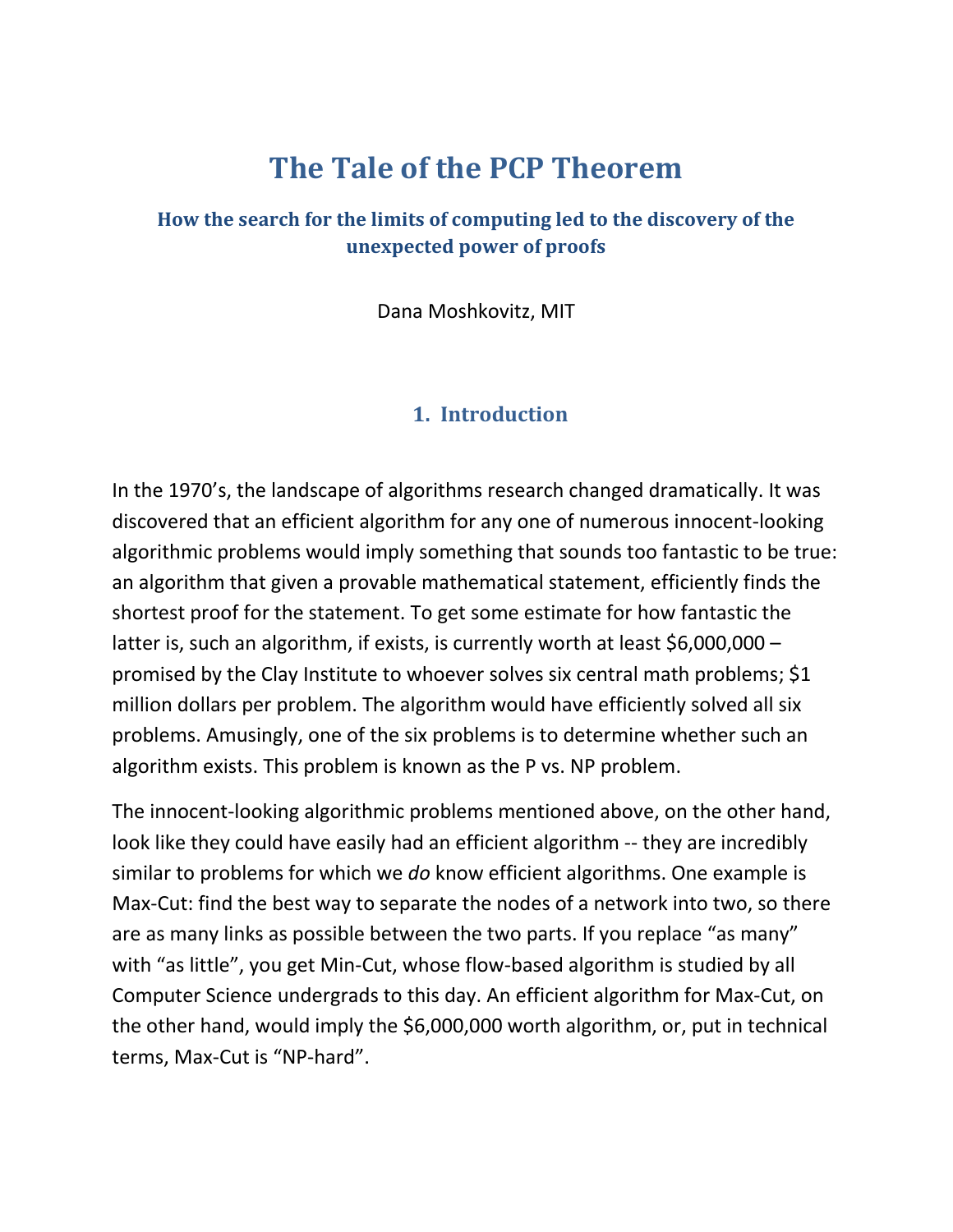### **2. Approximation**

A few years passed, and researchers observed something interesting: while they indeed did not come up with efficient algorithms for problems like Max-Cut, they could sometimes prove that certain algorithms will not do much worse than the optimum for the problems. For instance, here is a way to generate a Max-Cut partition such that the number of links between the two parts is at least half of the maximum (in technical terms this is a "½-approximation"): pick the partition at random. That is, for each node flip a coin. If the coin shows "heads", put the node in the first part, and if coin shows "tails", put the node in the second part. The probability that the two endpoints of a link belong to different parts is exactly half. Hence, on average, half of all links will connect nodes belonging to different parts. As it turns out, there is a better algorithm for Max-Cut, one that finds a partition in which the fraction of links between different parts is about 0.878 times the optimum (i.e., a  $\approx 0.878$ -approximation). This algorithm was discovered by Michel Goemans and David Williamson in the 1990's and we will not describe it here. That algorithm has not been improved upon for the last two decades.

While Max-Cut has an approximation to within a constant factor, for other problems such approximations were not found; sometimes the best approximation depended on the size of the input, so as the input size grew bigger, the approximation worsened. In sharp contrast, some problems could be approximated arbitrarily well (to within 0.9999..9 for any number of 9's). This left researchers wondering whether they were way off with the other problems – could there exist better approximation algorithms that had not been discovered? The salvation came from an unexpected source.

### **3. Hardness of Approximation**

By the early 1990's researchers realized how to show NP-hardness of approximation problems. This explained the little success algorithmists had with improving their approximations for some problems.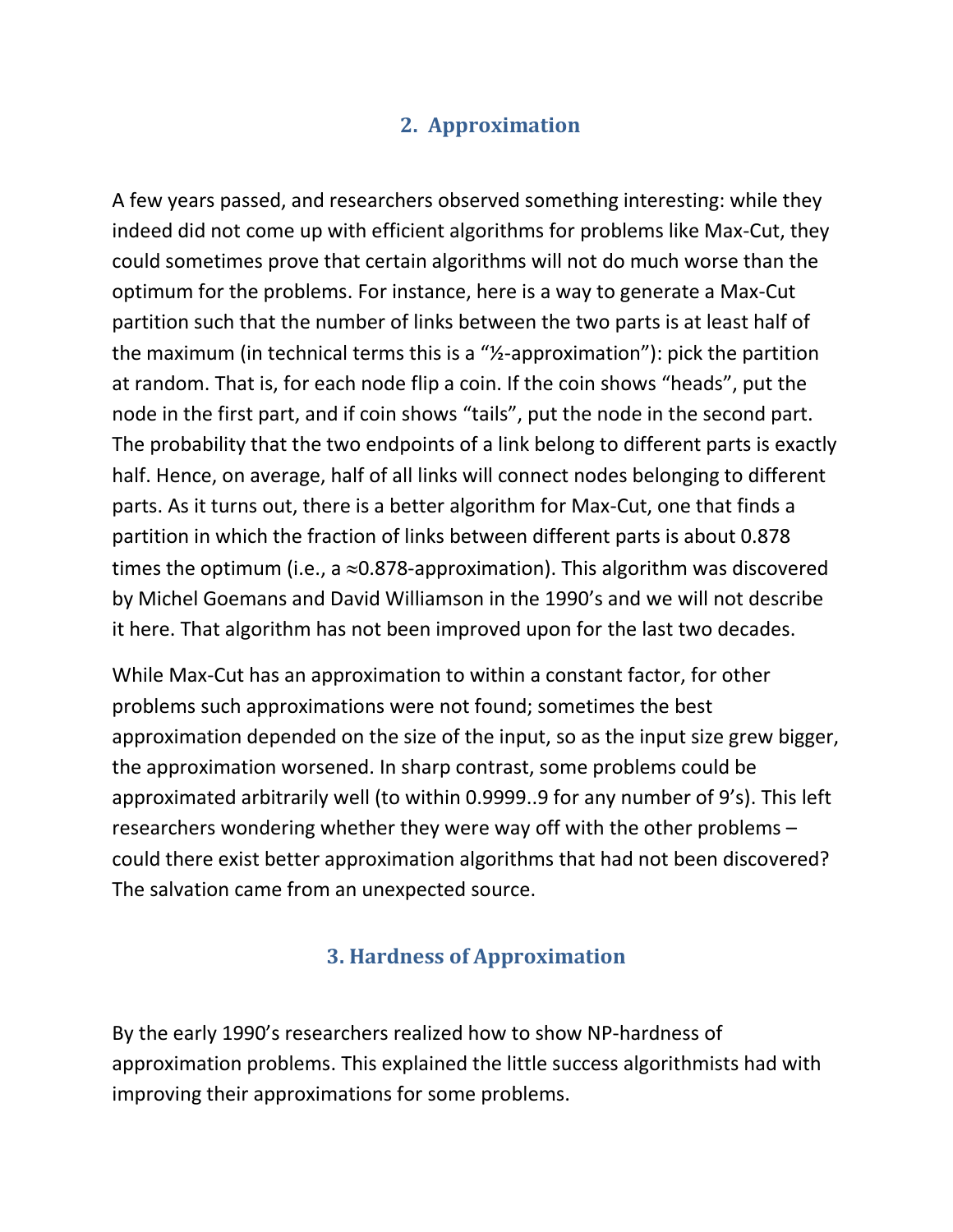The conceptual path that led to this breakthrough was long and intertwined. It started a decade earlier with works of Goldwasser, Micali and Rackoff on zeroknowledge proofs, and a work of Babai on interactive proofs. Back then, no one foresaw these could have any implications to approximation algorithms, but this is what ended up happening.

Both works suggested models for proving and checking proofs that were different from the standard model of writing down a proof, and checking it step by step. The new models viewed theorem proving as a discussion between a prover and a verifier. The verifier may ask the prover questions, and the questions may be randomized. If the verifier's impression of the validity of the proof is correct with probability, say, 0.99, they said, this is good enough.

Those models and related models then became the subject of study and classification that showed that they were surprisingly powerful. This research eventually created the know-how that led to hardness of approximation.

### **4. Robust Proofs and the PCP Theorem**

- So what implies hardness of approximation? "Merely" the following theorem that no one who has ever written or checked a mathematical proof would consider possible, but nevertheless turns out to be true:

"*Every* mathematical proof can be written in a format that can be checked probabilistically by reading only **two** statements (no matter how many statements there are in the proof)."

A standard proof of size n is a sequence of statements, ordered 1,…,n. Every statement is implied by some of the previous statements and the premises. The last statement is what we want to prove. Importantly, the only way to make sure the last statement is correct using the standard proof is to follow the reasoning, statement by statement. If there's a mistake in any one of the implications, the statement may be wrong.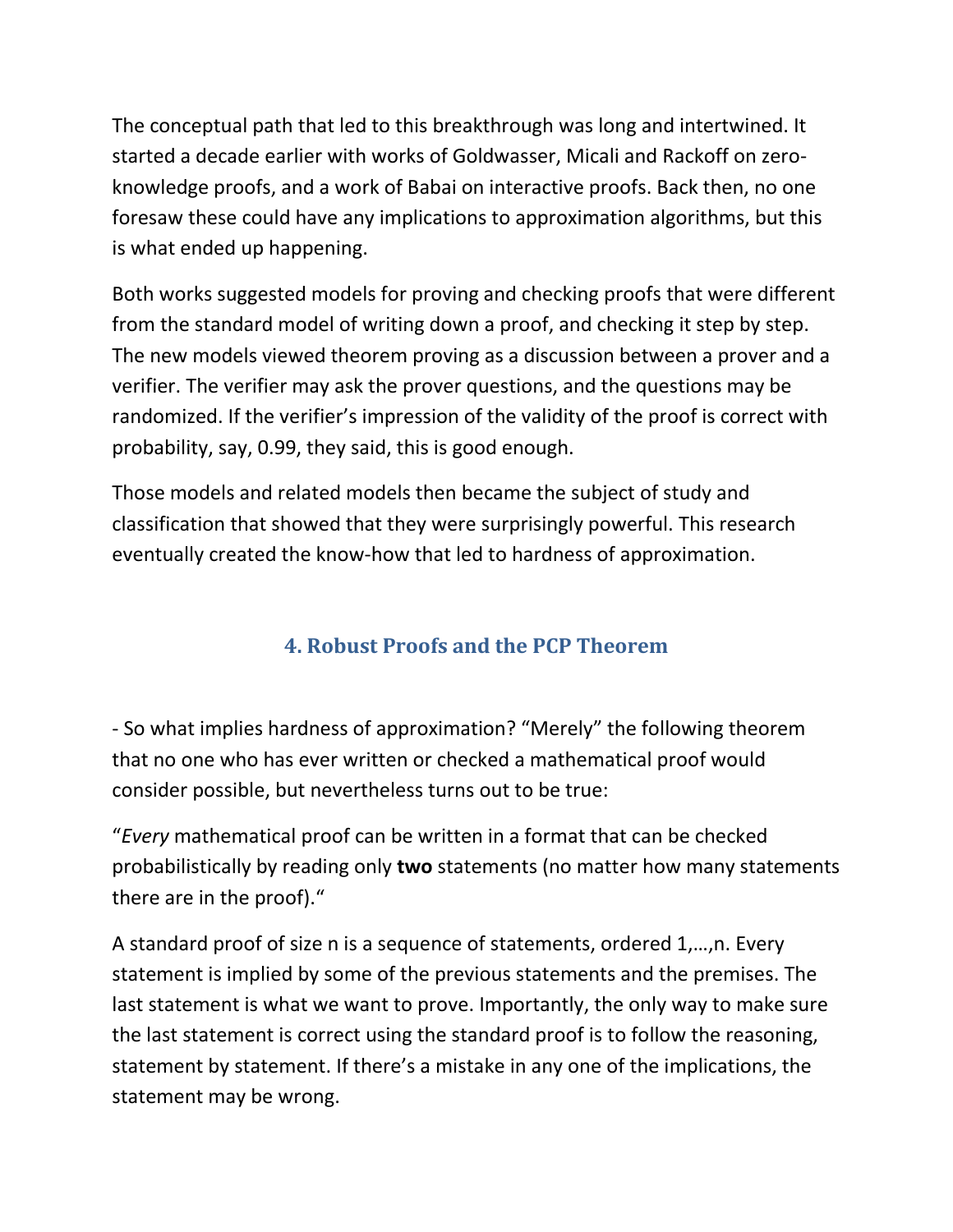In contrast, in the new proof format, many statements can each imply the same statement. For example, it is possible that the statement in the 5'th position determines the statement in the 10'th position, but also that the statement in the 16'th position determines the statement in the 10'th position. This structure makes the following "robustness" property possible: even if only a small fraction of all implications in the new format holds, one can still deduce the entire reasoning of the original proof.

This robustness property makes probabilistic checking possible: To check the proof, one picks a random pair of positions such that the statement in the first position is supposed to imply the statement in the second position. One then tests that this is indeed the case. For a correct proof, the first statement implies the second. On the other hand, if the bottom line of the proof is false, i.e., there is no reasoning that implies it, then almost all implications must not hold. Hence, the probability that the first statement implies the second is low.

The theorem became known as the PCP Theorem, where PCP stands for "Probabilistically Checkable Proofs".

Incidentally, as some readers may recognize, PCP also stands for "Phenylcyclohexyl Piperidine", a recreational dissociative drug. According to Muli Safra, a researcher who participated in proving one of the first versions of the PCP theorem, the name commemorates an incident in which a police force mistakenly suspected that Safra and his friends were running a PCP lab. Safra thought that the least they could do after being falsely accused is to actually run a PCP lab (albeit of a different nature).

### **5. How the PCP Theorem Implies Hardness of Approximation**

To complete the picture, let us explain how PCP is relevant to hardness of approximation.<sup>1</sup>

 $\overline{a}$ 

<sup>&</sup>lt;sup>1</sup> The explanation will be self-contained, but might be difficult to follow without any background in NP-hardness.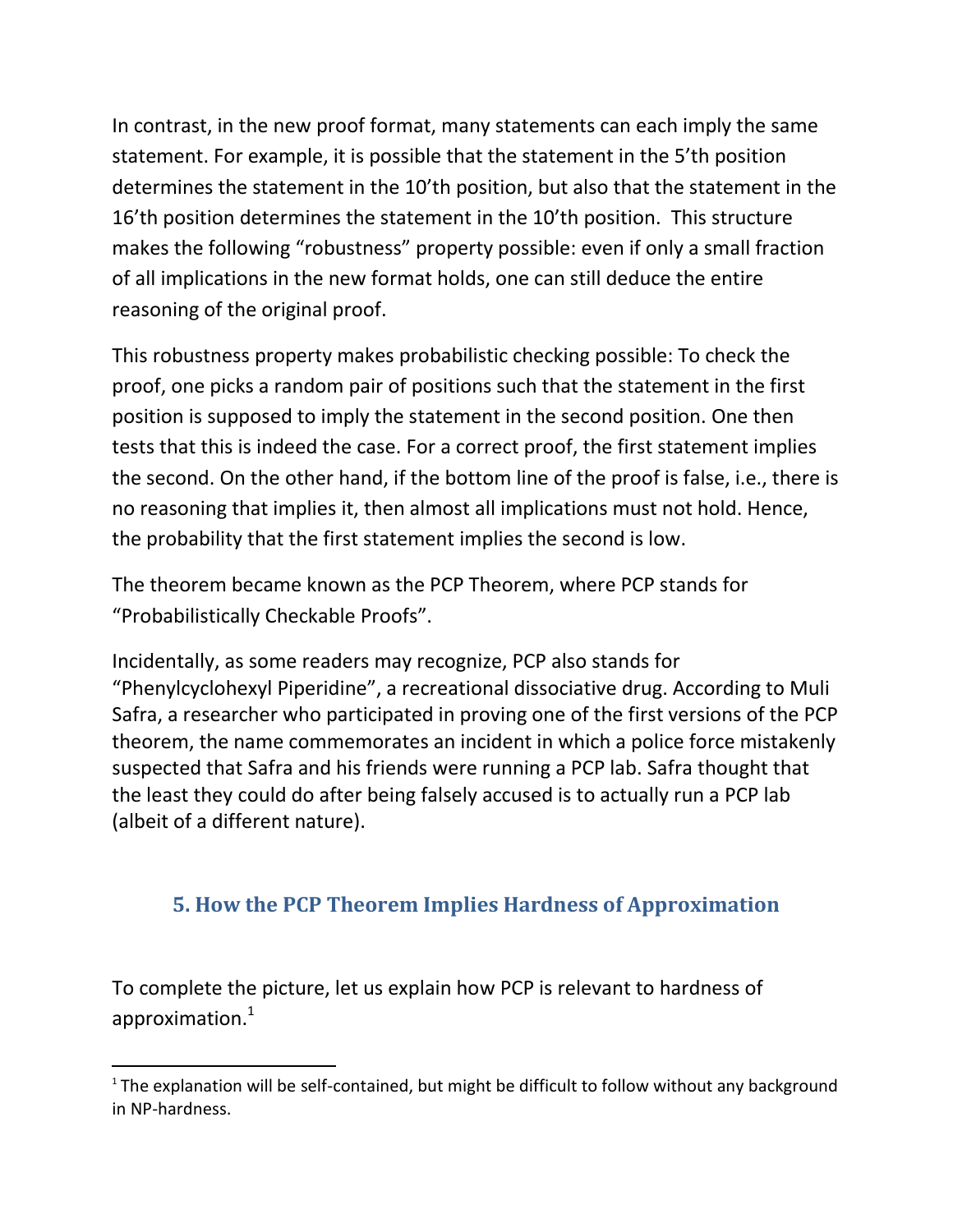Suppose that you want to prove hardness of 0.95-approximation for Max-Cut. We claim that you will be done if you show the following: given a network, it is NPhard to distinguish between the case where there is a partition of the nodes into two sets such that an *X*-fraction of all links is between different parts, and the case where in every partition of the nodes into two parts, at most *Y*-fraction of the links is between different parts, assuming *Y*/*X*=0.95. Why will you be done? Because if you could approximate the maximal fraction of links between two parts to within 0.95, you could distinguish between the two cases. The distinguishing problem is often called a *gap problem* because of the gap between the fractions *X* and *Y*.

Next you want to show that the gap problem is as hard as testing whether a proof of size *n* exists for a given math statement, since this would show that 0.95 approximating Max-Cut is NP-hard. This is done by means of a *reduction*: showing an efficient way of translating the testing problem to the gap problem so that an efficient algorithm for the gap problem implies an efficient algorithm for the testing problem, which in turn means that the gap problem is at least hard as the testing problem. Concretely, you translate a math statement and the problem "is there a proof of size at most *n* for the math statement, or does every proof require size larger than *n*?" into a network and the problem "is there a way to partition the nodes of the network into two parts such that the fraction of links between the different parts is at least *X*, or does the best partition have at most a *Y*-fraction of the links?".

Assuming your reduction is correct, then a correct proof of size *n* for the math statement translates into a partition of the nodes in the network that has at least an *X* –fraction of the links between the two parts. The new format of the proof is thus an assignment of each one of the nodes to either "part 1" or "part 2". Interestingly, to check the new proof, it is enough to pick a random link and check whether its endpoints are in different parts (i.e., whether the first endpoint being in one part implies that the second endpoint is in the other part). A correct proof guarantees that the probability of correct implication is at least *X*, while an incorrect proof guarantees that the probability of implication is at most *Y*. Overall, the reduction from "is there a proof of size *n*?" to the gap problem is essentially equivalent to a transformation of a proof to a probabilistically checkable format. In other words, it is a PCP Theorem.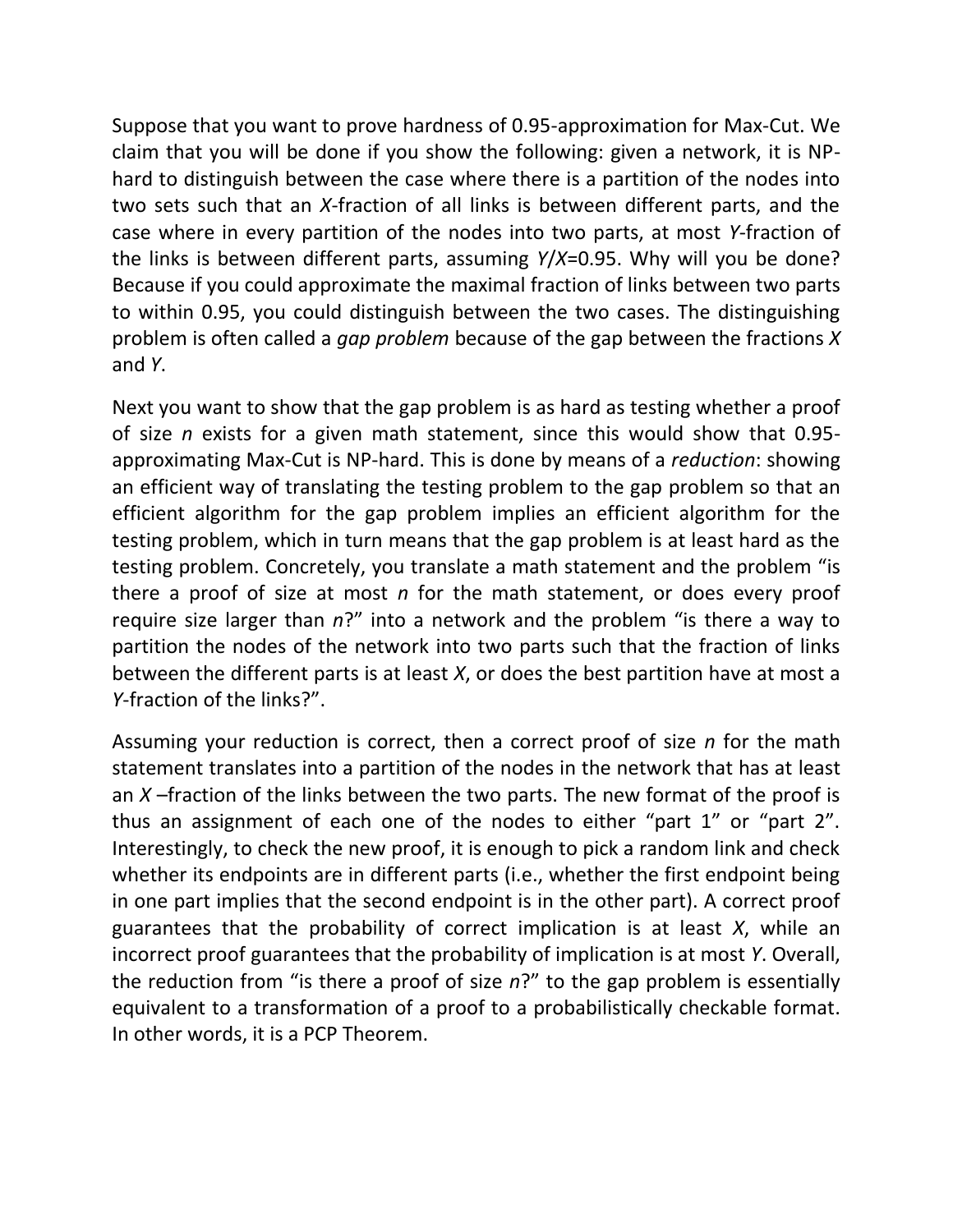This PCP Theorem is slightly different from the PCP theorem we described before: *X*, the probability of rejecting a correct proof, is not 1. Moreover, while the probability *Y* of accepting a proof for an incorrect statement is lower than *X*, it may not be much lower than *X*. These are artifacts of checking a proof using "Max-Cut tests". If we change the type of tests we allow, there are methods to get the probability of rejecting a correct proof to 0, and the probability of accepting a proof for an incorrect statement to close to 0.

## **6. The Proof of the PCP Theorem**

The PCP theorem has a reputation for being difficult and complicated to prove, which, in the author's opinion, is unjustified. We are going to outline the proof in this section. The purpose of the outline is to get a feel for the proof, rather than full details. Thus, we will often skip technical details, and omit in-depth explanations of some of the components.

The proof of the PCP theorem repeatedly decreases the number of statements one needs to read from the proof, so it eventually goes down from n (all statements) to 2. Below we describe only one decrease, which can then be applied recursively. The recursion, called "composition" in PCP jargon, is tricky, and, while we nowadays know of elegant ways to do it, they still involve significant loss in parameters. We skip the details of composition in this presentation.

We assume a proof format and a probabilistic verifier that reads q statements from the proof. We describe a new proof format and a probabilistic verifier that reads much fewer than q statements. The new format is an encoding of the existing proof by what is known in the theory of error correcting codes as a *Reed-Muller code*. This code is an *algebraic* code - its definition involves finite fields and multivariate polynomials. This may seem surprising to readers who encounter such constructions for the first time, but indeed there are numerous examples of mathematical arguments that have nothing to do with polynomials in which polynomials turn out to be very useful.

Consider a finite field *F* and let *H* be a small set of finite field elements so that *n*=|*H m* | for some parameter *m*. The Reed-Muller code interpolates an *m*-variate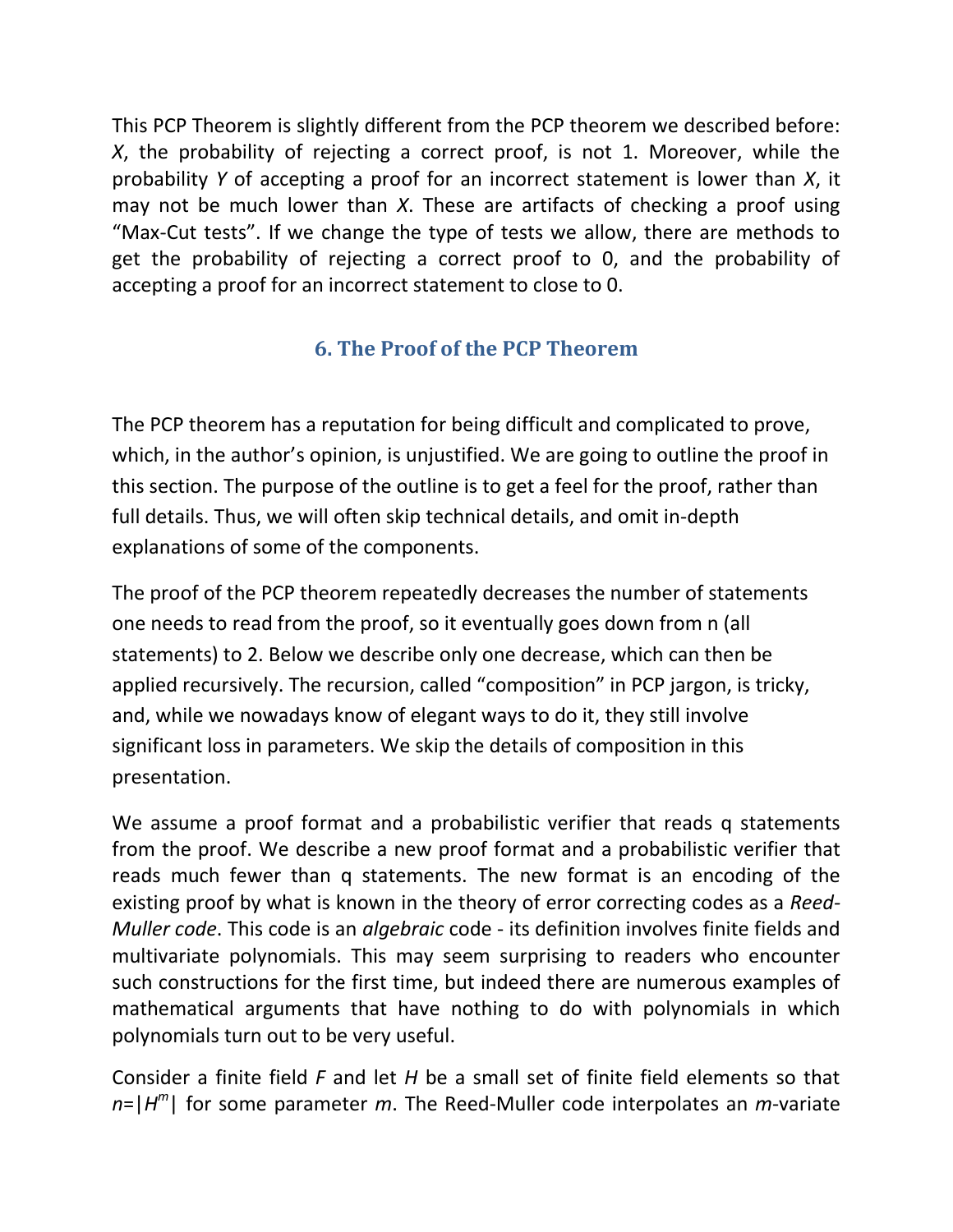low degree polynomial over a finite field from the existing proof, interpreting the bits of the existing proof as the evaluations of the polynomial on the product subset *H m* . The new format also contains some auxiliary data as described below. Low degree multivariate polynomials serve two purposes: the first- they form an error correcting code, which means that to move from one polynomial to another one has to change the values of most of the points in  $F<sup>m</sup>$ ; the second- they have a recursive structure: the restriction of a polynomial to fewer variables, by substituting values to the other variables, is again a low degree polynomial.

One can show (and we'll skip the details here) that, without loss of generality, in order to verify the proof it suffices to check whether the sum of a certain low degree polynomial p( $x_1,...,x_m$ ) over H<sup>m</sup> is 0 (p is not exactly the Reed-Muller polynomial, but it depends on it and on the given verifier). Note that a-priori it seems like one needs to read  $\mathsf{n} = |\mathsf{H}^{\mathsf{m}}|$  positions from the proof to check the sum, just like one would need to read n statements from the proof to check it. We are going to show that reading only about |H|·m positions suffices! We will do that by adding auxiliary data to the new proof format.

The auxiliary data is the "partial sums" of the sum  $\Sigma_{x1,\dots,xm}$  in Hp(x<sub>1</sub>,...,x<sub>m</sub>) we want to check. A partial sum fixes the first i coordinates, and sums only over the remaining coordinates:

$$
S_i(x_1,...,x_i):=\Sigma_{x_{i+1,...x_m \text{ in } H}p(x_1,...,x_i,...,x_m), \text{ for } i=0,...,m.
$$

In the new format of the proof, we will store  $S_i(x_1,...,x_i)$  for all i=0,...,m and all  $x_1,...,x_i$  in F ("the table of S<sub>i</sub>").

By definition, the partial sums are related to each other and to p. The exact equations they satisfy are these:

1. 
$$
S_0()=\sum_{x_1,...x_m} \ln \mu(x_1,...,x_m)
$$

2. 
$$
S_{i-1}(x_1,...,x_{i-1}) = \sum_{x_i} S_i(x_1,...,x_i)
$$
 for  $i=1,...,m+1$ 

3.  $S_m(x_1,...,x_m)=p(x_1,...,x_m)$ 

Next we describe the verifier. The verifier first checks that the tables of the  $S_i$ 's are (approximately) low degree polynomials. This can be done by reading evaluations on a random line, and is known as "low degree testing". As we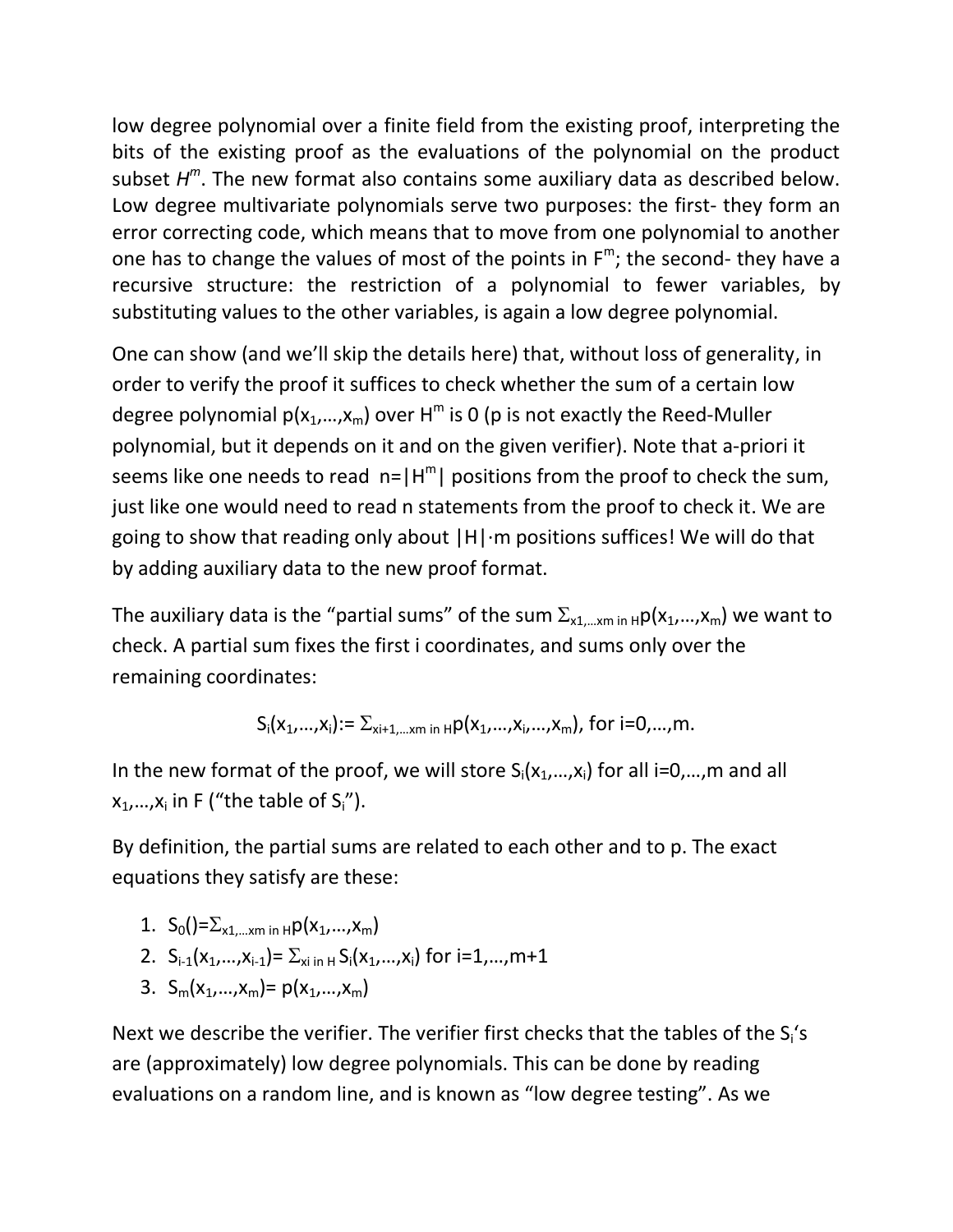mentioned above, polynomials of low degree have a remarkable property: two different low degree polynomials differ on almost all the points. Thus, the equality in 3 can be checked probabilistically by checking it on a *single* random point, and the m+1 equalities in 2 can be checked probabilistically by checking each on  $|H|+1$  points. By equality 1, this allows verification of the sum over all n points. The total number of queries is  $(m+1)(|H|+1)+2$ , instead of  $|H|^m$ . The large saving in the number of queries was made possible by the pre-computing done by the partial sums. Importantly, this pre-computing can be checked using the recursive structure and the code property of the multivariate polynomials.

In 2005, Dinur found a different, beautiful, proof for the PCP theorem based on expanders. This proof only gives high error probability, say 0.999, as opposed to the very low error probability that can be derived from the proof we sketched above. That error probability can then be decreased by other means.

## **7. Optimal Hardness Results**

While the PCP theorem yielded the first hardness of approximation results in the early 1990's, it took until around 1997 before such hardness results could match the best approximations known for various problems.

The path from the PCP theorem to optimal hardness results is typically comprised of the following steps:

- 1. *Soundness amplification* in case the PCP theorem has a high error probability, one first lowers this probability. This is usually done by the *parallel repetition lemma* of Raz (1994), whose proof is based on information-theoretic ideas.
- 2. Composition of the PCP with the "long code", a specialized construction due to Bellare-Goldreich-Sudan (1995), which allows one to tailor the PCP to the specific approximation problem in question.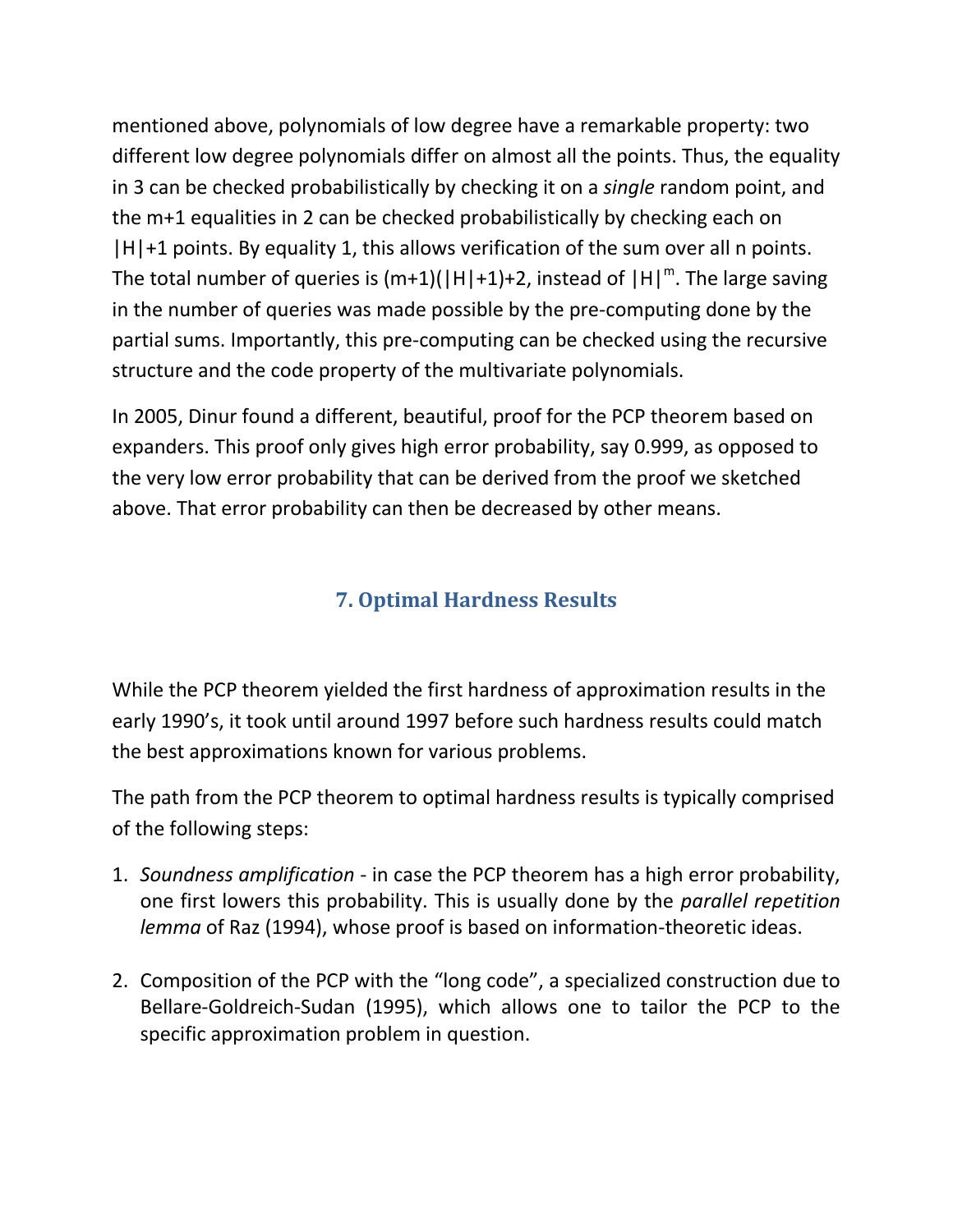3. Analysis of the long code by means of Fourier analysis, as was first done by Håstad (1997). The analysis relies on the low error of the PCP.

### **8. The Unique Games Conjecture**

So how hard is it to approximate Max-Cut? Håstad showed that Max-Cut is NPhard to approximate better than  $16/17 \approx 0.941$ . Is there a better algorithm than the Goemans-Williamson  $\approx 0.878$ -approximation? We do not know. However, as often is the case in theoretical computer science, we can make a "Ramsfeldian" assertion about our state of knowledge: we might know how to know if there is not.

In 2002 Khot put forward the *Unique Games Conjecture* (UGC), which postulates the existence of a certain special PCP to be explained below. The UGC, if true, settles the approximability of Max-Cut, and determines that the Goemans-Williamson algorithm is optimal [Khot-Kindler-Mossel-O'Donnell, 2004]. If true, the UGC also settles a host of other problems, including NP-hard problems concerning covering, partitioning and ordering. More than that, the conjecture points to a certain algorithmic technique, called "semi-definite programming", that would yield optimal approximation algorithms [Raghavendra, 2008].

What is the Unique Games Conjecture? The "uniqueness" refers to checking twosided implication instead of a one-sided implication: the statement in the first position implies the statement in the second position, and vice versa, the statement in the second position implies the statement in the first position. It may seem unlikely to check any proof using only if-and-only-if's. However, the unique games conjecture states that it is possible -- at least as long as one uses an interesting trick: a tiny fraction of the if-and-only-if's are allowed to be false even in a correct proof. This makes unique verification plausible, and the conjecture is that arbitrarily low error probability can be achieved by such a verification process.

The PCP obtained from Max-Cut is unique: if there is a partition of the nodes into two parts, such that at least X fraction of the links are between the two parts, then for all links, except for at most 1-X fraction, one endpoint of the link is in one part if and only if the other endpoint is in the other part. The unique games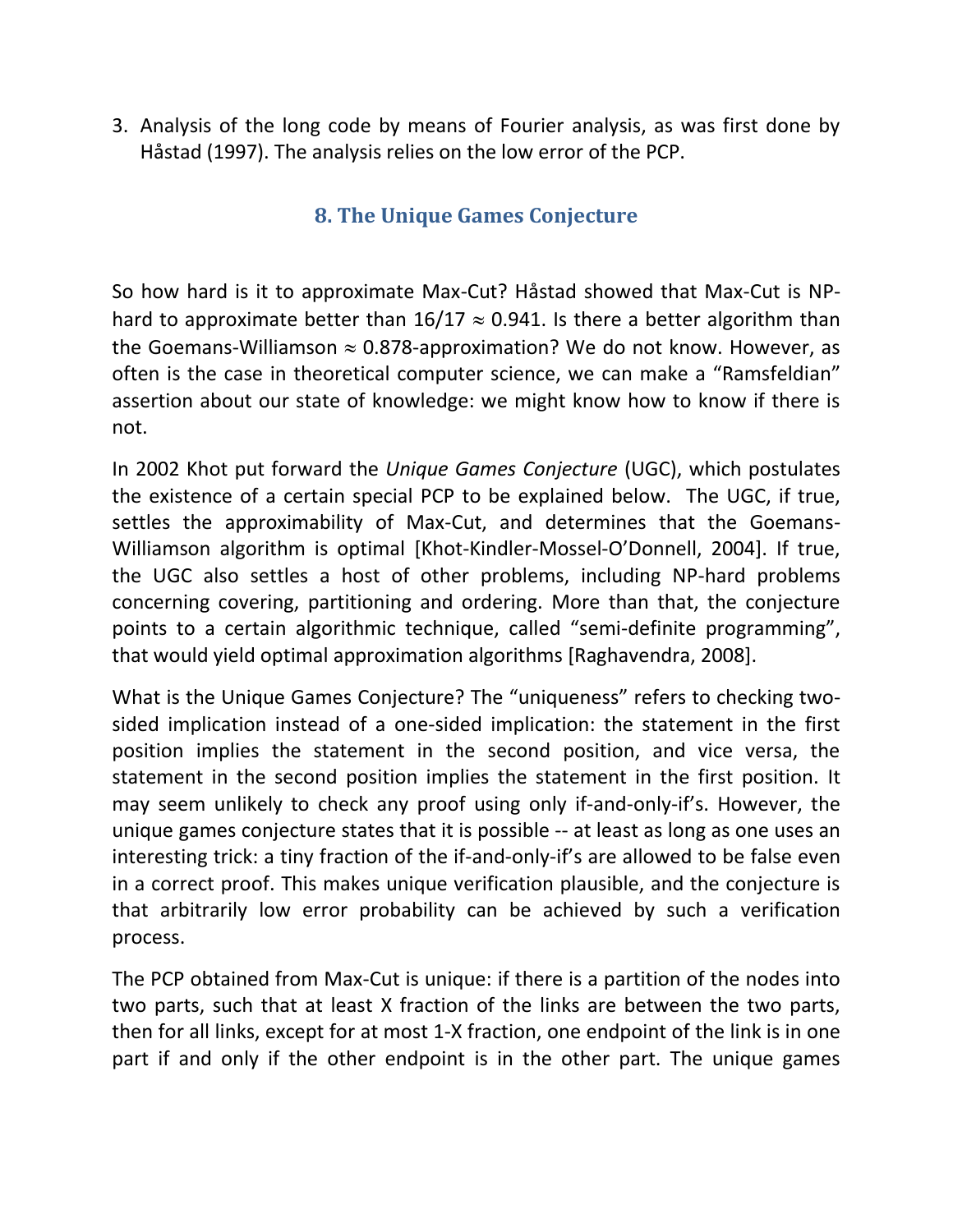conjecture states that very low error probability is achievable if one considers a generalization of Max-Cut in which there are many possible parts, not just two.

#### **9. More Open Problems**

Even if the Unique Games Conjecture is resolved, other problems will remain open. For instance, for the traveling salesman problem, in which a salesman wants to minimize the cost of tour through given destinations, we do not even have a candidate approach for proving tight hardness of approximation results.

Various intriguing open problems remain regarding the original PCP theorem. One is minimizing the error probability. At present, the lowest error probability we know for the theorem (for the "two query projection" version that was introduced in this article) is logarithmically small in the size of the proof [M-Raz 2008]. One could a-priori hope for polynomially small error (the "projection games conjecture"/"sliding scale conjecture"). Another open problem is minimizing the blow-up introduced by the probabilistically checkable format: by research that was done in the 2000's, we know that the size of the proof format does not have to increase by more than a sub-linear factor to make the format probabilistically checkable. Will an increase by a constant factor suffice?

A different question is whether PCP can be applied in practice. The small blowups, low error probabilities and conceptually simpler constructions we know today might lead to a practical "PCP technology". When would it be useful? This requires an asymmetric setting, in which the prover is willing to invest some extra work in preparing the proof, and the verifier is required to be extremely efficient. The verifier may not trust the prover, and must be certain that the prover committed to a proof, e.g., by writing it down. One can envision settings in which such conditions hold - a server and weak agents for example.

### **10. Bibliographic Remarks and Further Reading**

The first proof of the PCP theorem by Arora-Safra and Arora-Lund-Motwani-Sudan-Szegedy appeared in 1992. Weaker PCP theorems, with a larger number of